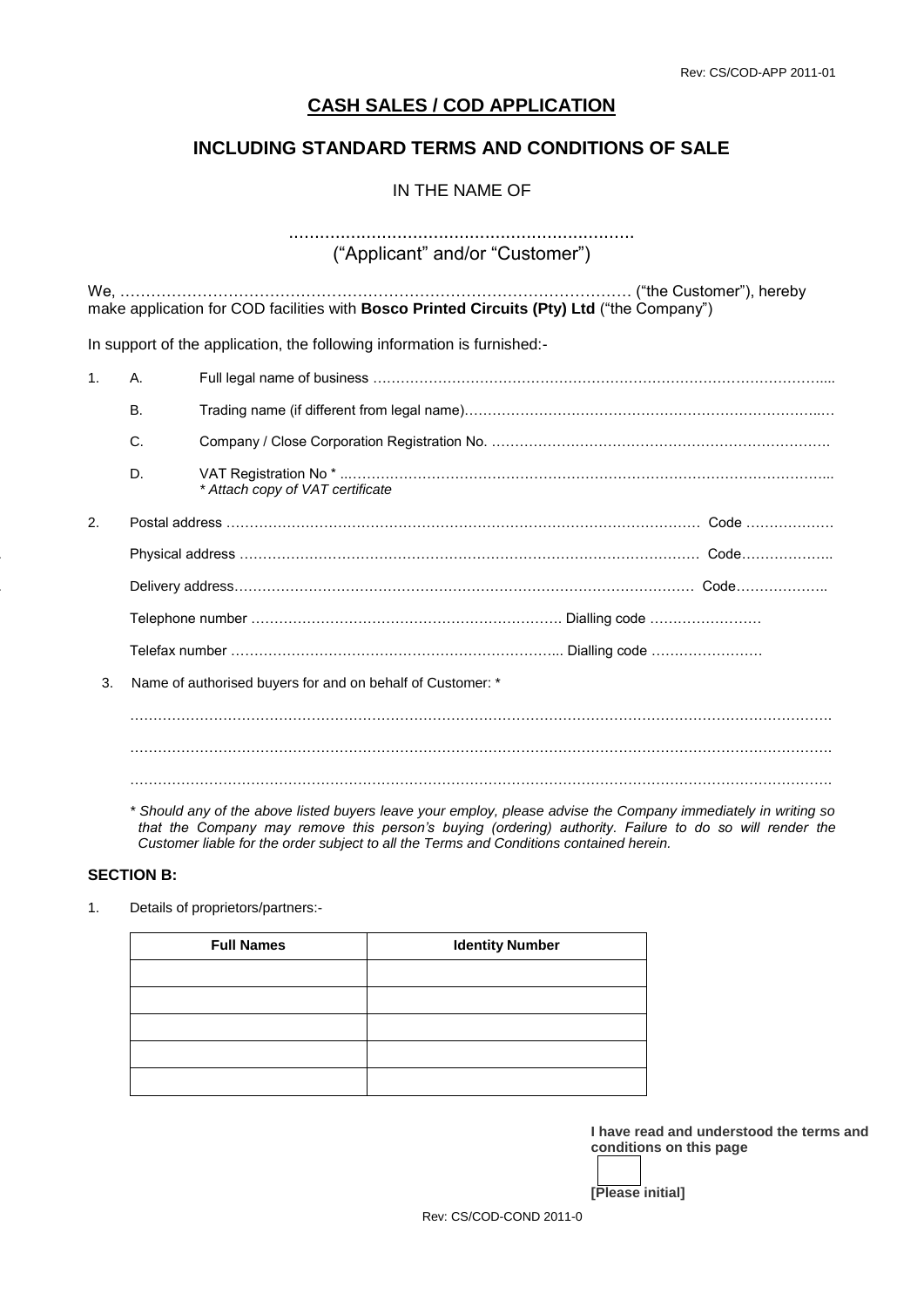# **TERMS AND CONDITIONS OF CASH SALES / COD**

**NOTE TO CUSTOMER:** BE ADVISED THAT WHEN SIGNING THESE TERMS AND CONDITIONS, YOU BECOME BOUND THEREBY. EACH TERM IS IMPORTANT FOR YOU TO UNDERSTAND. SOME OF THE MORE ONEROUS TERMS (FOR EXAMPLE LIMITATION OF LIABILITY OF THE COMPANY AND ASSUMPTION OF RISK BY YOU) HAVE BEEN BOLDED IN ORDER TO BRING SAME TO YOUR ATTENTION. HOWEVER, ALL TERMS ARE IMPORTANT AND BINDING.

# 1. **DEFINITIONS AND INTERPRETATION**

- 1.1. In these conditions, save where the context otherwise requires, the following words and expressions shall have the following meanings:-
- 1.1.1. "**Agreement:** means the Terms and Conditions contained herein;
- 1.1.2. "**Company**" means Bosco Printed Circuits (Pty) Ltd with registration number: 2014/135177/07, as incorporated in terms of the Company Laws of South Africa as amended or succeeded from time to time, its subsidiaries, associated companies, successors-in-title and assigns from time to time, if any, and each member or future member of the Bosco Printed Circuits Group from time to time, who need not notify the Customer of its acceptance of the benefits of these conditions, and in respect of which the benefits imparted by these conditions may not be withdrawn prior to its acceptance thereof;
- 1.1.3. "**Customer**" means natural or juristic persons, including any of their associated businesses, subsidiaries, holding companies, successors or lawful assigns, as the case may be, who requests and/or makes use of any of the Company's products;
- 1.1.4. "*ex works*" means that the Company delivers when it places the products at the disposal of the Customer at the Company's premises or at another named place (ie. works, factory, warehouse, etc.) The Company does not need to load the products on any collecting vehicle, nor does it need to clear the products for export, with such clearance as applicable. The Company has no obligation to the Customer to load the products and if the Company does load the products, it does so at the Customer's risk and expense. The Company has no obligation to the Customer to insure the products. The term "*ex works*" is used as defined in the Incoterms® of 2010 as published by the International Chamber of Commerce;
- 1.1.5. "**parties**" means the Company and the Customer jointly;
- 1.1.6. "**price**" means the aggregate of the charges and fees set out in the Company's invoice or statement;
- 1.1.7. "**products**" means any products supplied by the Company from time to time;
- 1.1.8. "**quotation**" means the amount quoted by the Company for the supply of products to the Customer;
- 1.1.9. "**signatory**" means the person who appends his signature hereto;
- 1.1.10. "**Terms and Conditions**" means the Terms and Conditions incorporated in this Agreement;
- 1.1.11. "**VAT**" means Value Added Tax in terms of the Value Added Tax Act 89 of 1991 as amended from time to time;
- 1.2. Expressions which denote a natural person shall include a reference to bodies corporate and juristic persona;
- 1.3. Expressions which denote the masculine shall include a reference to the other two genders and *vice versa*;
- 1.4. Expressions which denote the singular shall include a reference to the plural and *vice versa*;
- 1.5. Headings are for reference purposes only and shall not be considered in the interpretation of the conditions which they relate;
- 1.6. The rule of construction that a contract shall be interpreted against the party responsible for the drafting or preparation of the contract, shall not apply.

# 2. **OVERRIDING EFFECTS OF TERMS AND CONDITIONS**

Unless otherwise specifically agreed in writing, all existing and future business conducted by the Company shall be on the Terms and Conditions set out herein, and no other terms or conditions, whether contained in the Customer's documentation or otherwise, shall be binding on the Company unless reduced to writing and signed by both parties.

> **I have read and understood the terms and conditions on this page**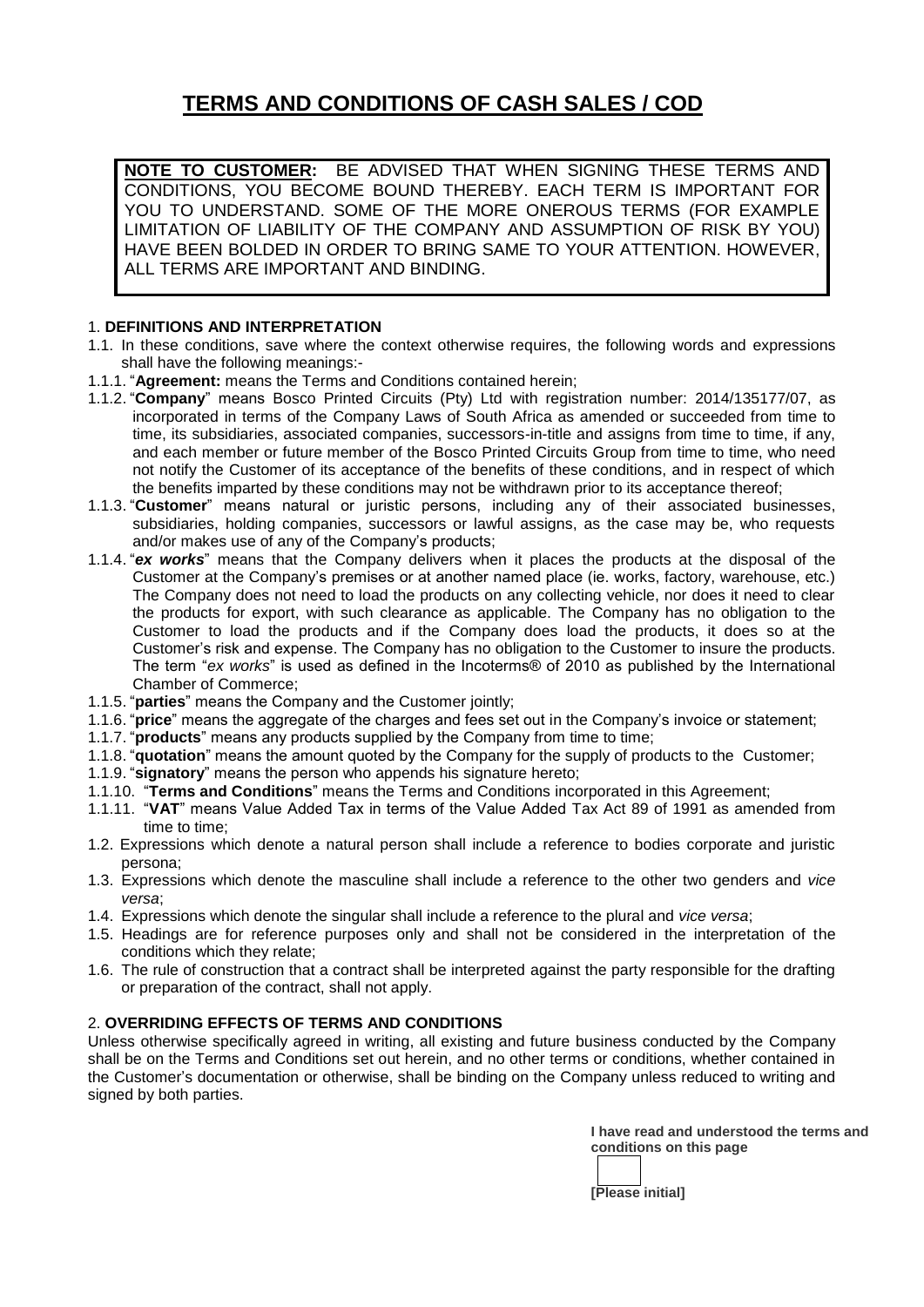# 3. **OWNERSHIP AND RISK**

- 3.1. **It is a condition of sale that notwithstanding delivery of the products and the transfer of possession to the Customer, ownership of the goods shall remain vested in the Company until the whole of the price shall have been paid by the Customer.**
- 3.2. **The risk in such goods shall, however, pass to the Customer immediately upon delivery.**

# 4. **PRICE**

- 4.1. All quotations shall remain valid for a period of 7 (seven) days from the date of quotation, unless amended by the Company prior to acceptance thereof.
- 4.2. Unless the Company provides the Customer with a written quotation, which the Customer accepts within the period for which the quotation is valid, the price of the Company's products will be the price ruling at the date of the supply of the products.
- 4.3. The price shall exclude VAT which the Customer shall be liable to pay to the Company in addition to the price.
- 4.4. The Company will not, under any circumstances, be precluded from raising or correcting any debit (and from obtaining payment thereof) in relation to any amount due to it.
- 4.5. Unless agreed thereto in writing the Company shall not grant any discount, including settlement discounts. In the event that the Company grants a discount, the discount shall be forfeited should payment not be made in full on or before the required time.

# 5. **PAYMENT**

- 5.1. Invoices are payable in cash on the date of delivery thereof.
- 5.2. **Despite clause 5.1. above, cash on delivery Customers may be required to make full payment of the price of the order in advance, before the Company's manufacturing process is commenced.**
- 5.3. The Customer shall not be entitled to withhold, deduct from or defer any amount due by it to the Company and shall pay such amounts free of any deductions, charges and set-off.
- 5.4. The Company, in its sole discretion, shall be entitled, but not obliged to set-off against any amounts owed by the Customer to it any amounts that it owes to the Customer.
- 5.5. The Company can appropriate payments from the Customer to any such outstanding amounts as it deems fit.
- 5.6. **The Customer carries any risk associated with or arising from the method elected to effect payment to the Company.**
- 5.7. Should any account not be paid on due date, all other monies owing by the Customer to the Company shall immediately become due and payable.
- 5.8. The Company does not necessarily equate the tender of a cheque with payment in cash. The Company reserves the right, in any event, to require that any such cheque first clear in its account before proceeding with its obligations.
- 5.9. The Company shall be entitled, without prejudice to its rights, and without prior notice, to immediately cancel any sale or order in circumstances where the price has not been paid in full on due date.

# 6. **ORDERS**

- 6.1. All orders must be placed with the Company in writing, the Company does not accept oral orders.
- 6.2. The Company shall not be responsible for any errors or misunderstandings occasioned by the Customer's failure to effect orders in writing.
- 6.3. All orders are subject to this Agreement and not any provisions that the Customer may attempt to impose by way of its documents.
- 6.4. The Company's acceptance of the order is subject to, *inter alia*, the availability of the product(s) and manpower.
- 6.5. The Company reserves the right, in its sole discretion, to decline the Customer's application for any order without providing any reasons.
- 6.6. No binding contract shall arise between the Customer and the Company until the Customer's order has been accepted and confirmed by the Company in writing.
- 6.7. It shall be the sole responsibility of the Customer to provide the Company with all the necessary requirements and specifications in relation to the products ordered.

**I have read and understood the terms and conditions on this page**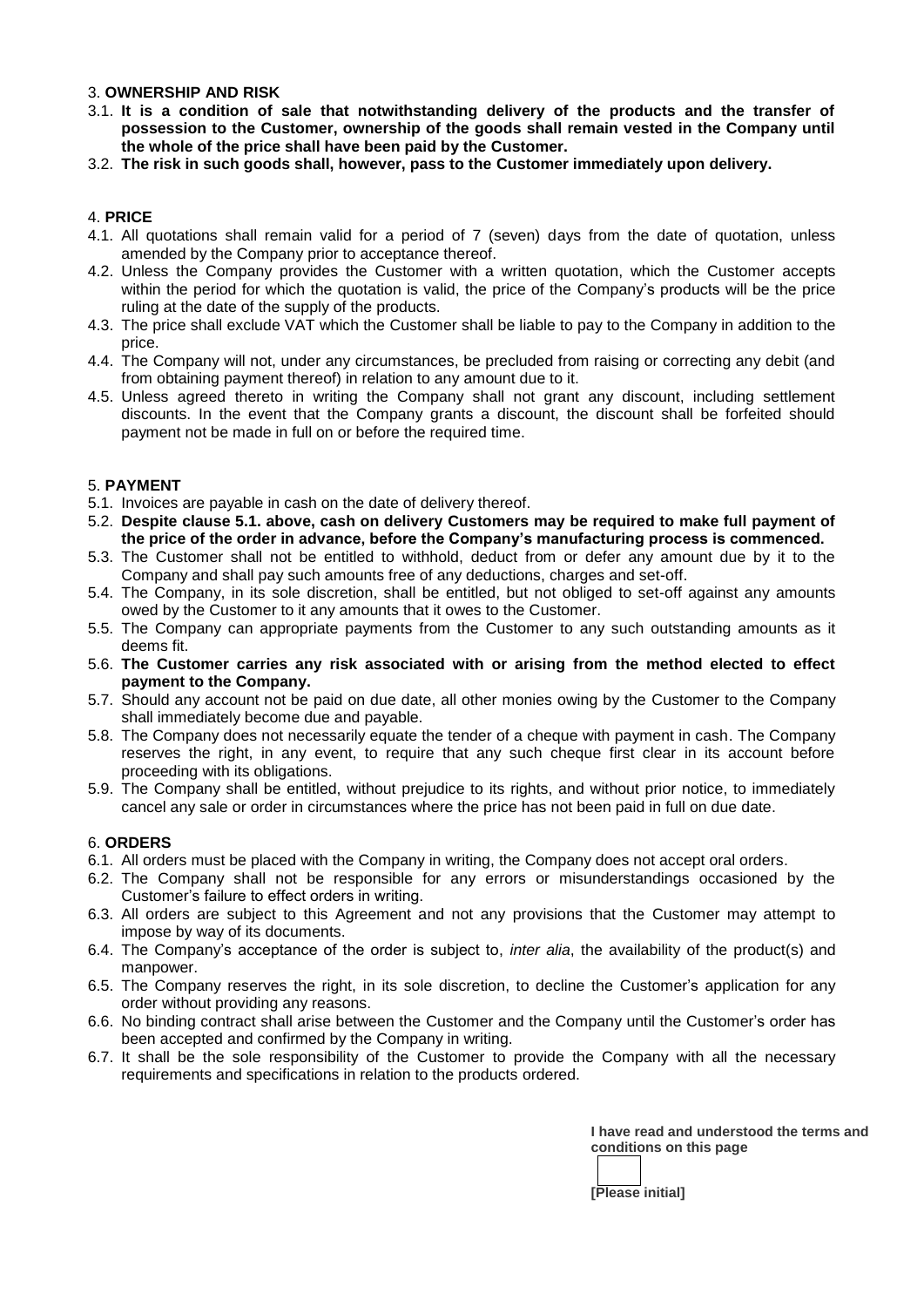- 6.8. It is the sole responsibility of the Customer to establish that the products requested by it are suitable for its purposes.
- 6.9. Orders that have been accepted by the Company may not be cancelled, varied or withdrawn by the Customer, unless the Company, in its sole discretion, agrees thereto in writing, failing which the Customer will be liable for the full order value.
- 6.10. Where the Company does so agree in writing to the variation, cancellation or withdrawal of any order or booking, the Company may in it's sole and absolute discretion grant a discount based on the stage of production that has been reached. The following are guideline stages of production: material cut and drilled 30% (thirty *per centum*), through hole plated and with dry film photo resist 55% (fifty five *per centum*), electroplated and etched 70% (seventy *per centum*), solder mask and legend print and HAL completed 85% (eighty five *per centum*) and final inspection 100% (one hundred *per centum*).
- 6.11. **The Company reserves the right, in its sole and absolute discretion, to cancel, withhold or suspend the Customer's order or any order that my be in production, notwithstanding that such order has previously been accepted by the Company until such time that the Customer's overdue account has been settled in full.**
- 6.12. Without limiting the generality of the aforegoing, the Company reserves the right to cancel and withhold the Customer's order where the Customer is placed under business rescue, liquidated, sequestrated, makes any attempt of compromise with its creditors, has judgment recorded against its name and/or breaches any of the Terms and Conditions contained herein.
- 6.13. The Company closes annually during the month of December, therefore where the Customer requires the products before December, the Customer must place the order on or before the 14 (fourteenth) of November, unless otherwise specifically agreed to by the Company in writing.

# 7. **DELIVERY**

7.1. Unless otherwise stated the **prices quoted are** *ex works* and the Customer shall take delivery of the products as soon as they are placed at the Customer's disposal at the Company's works **and shall bear and be liable for all charges and risks in and to and in respect of the products from the time when they have been so placed at the Customer's disposal provided** that the products have been clearly set aside or otherwise identified as the contract products.

The Company does not offer free deliveries outside of Gauteng, and furthermore not all areas in Gauteng are covered by free deliveries.

Prototype Pcb's are also not delivered by Bosco, unless our driver is in your area at the same day that the Prototype is completed. Deliveries excluded from our free delivery areas are for the account of the Customer. **Please inquire from our Sales Consultants for more details / options regarding deliveries.**

- 7.2. Should any deliveries be delayed by any circumstances whatsoever outside the Company's control the time for such deliveries shall be extended until the lapse of a reasonable period after the cessation of the said circumstances and the Company shall not be liable for any loss or any damage caused by such delay.
- 7.3. **The Company shall not be under any liability whatsoever in respect of short deliveries or damaged or defective products nor any loss of damage or consequential loss or damage which the Customer may claim was caused thereby**.
- 7.4. **Where a person holding himself as the Customer's representative/agent accepts delivery, whether same is effected by the Company or the Company's agent to the Customer's premises or** *ex works***, such delivery shall be deemed proper delivery to the Customer notwithstanding that such person is not the Customer's authorised representative/agent.**
- 7.5. The signature appearing on the Company's delivery note of the official/employee/agent or representative of the Customer who received the products shall be deemed to be confirmation of the complete delivery of the products in all respect and that the same were delivered in good order and condition. The signatory that signs the Company's delivery note shall be deemed to have been duly authorised to accept delivery of the products by the Company.
- 7.6. Time shall not be of the essence in respect of any order. The Customer accepts that the supply of products will be subject to the availability of capacity and timeous receipt by the Company of any drawings, designs and specifications that the Company may require from the Customer. Such drawings, designs and specifications shall be deemed to have been given to the Company for the purpose of description only and shall not form part of these Terms and Conditions.

**I have read and understood the terms and conditions on this page**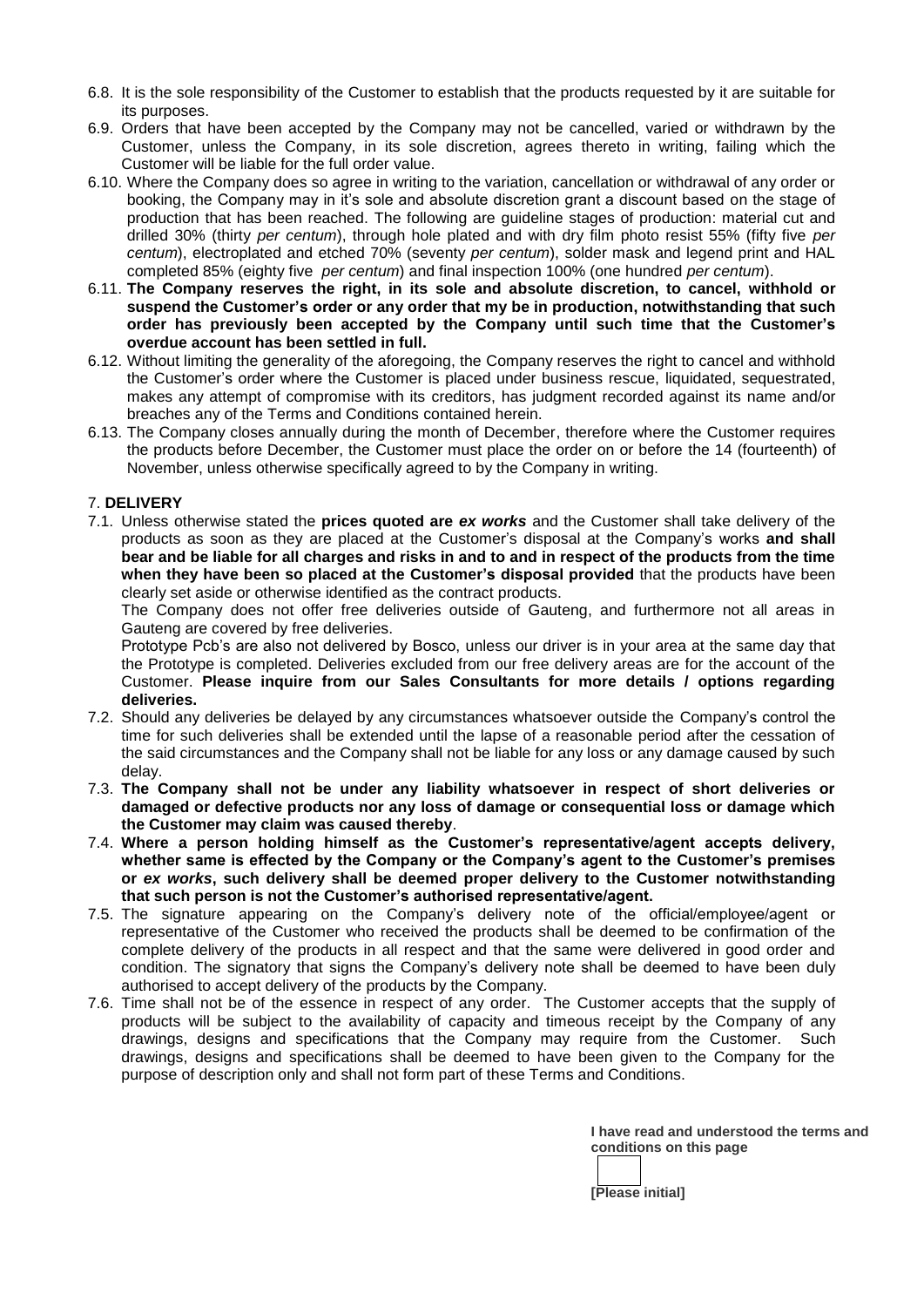- 7.7. **The Company will not be liable, under any circumstances, for any direct, indirect or consequential damages of any nature, whether in the contemplation of the parties or not, which the Customer may suffer as a result of a delay in delivery of the services ordered and the Customer shall not be entitled to cancel any order by reason of such delay.**
- 7.8. **Where a time for performance is given, the Company undertakes to use reasonable endeavours to adhere to such date(s) and/or time(s), but the Customer acknowledges that the delivery date and/or performance time is merely an estimate and the Company shall not be responsible, and shall not incur any liability to the Customer, in the event that the Company fails to perform on such date(s) and/or during such time(s).**
- 7.9. In the event that it has been agreed that the products are to be transported by an independent carrier, such carrier shall be the Customer's agent and delivery to the carrier shall be deemed to be delivery to the Customer.

#### 8. **EXCLUSION OF WARRANTIES BY THE COMPANY**

- 8.1. **Save for what is expressly set out in this Agreement, the products sold are so done without any warranties, guarantees or undertakings to the Customer, whether express, tacit or implied and/or whether by statute or common law and without any representations, including that the products are suitable for the purpose for which they have been ordered.**
- 8.2. **It is the sole responsibility of the Customer to determine whether the products required by him are suitable for the purpose for which he intends using them**.
- 8.3. Any advice or opinion given by the Company's employees is for the Customer's benefit only and the Company accepts no responsibility for any damages that the Customer may incur as a result of the Customer relying upon such advice.
- 8.4. The Company shall not be liable for any direct, indirect, consequential or other loss, including loss to third parties, arising out of the errors in carrying out a contract, or by delivery or by incomplete delivery or by unsuitability of products for use as intended.
- 8.5. All specifications, illustrations, drawings, diagrams, price lists, dimensions, delivery dates and performance figures furnished by the Company and representations in regard thereto are approximate and are furnished for information purposes only and unless specifically guaranteed by the Company in writing shall not form part of this Agreement nor bind the Company in any way whatsoever.
- 8.6. **The Company will not be liable for any loss or damage of any nature and howsoever arising which may be suffered by the Customer as a result of, or in connection with any transaction contemplated herein, whether indirect, consequential, delictual or otherwise and whether caused by the negligent act or omission of the Company or otherwise.**
- 8.7. **Any direct liability of the Company for breach of this Agreement will not exceed in the aggregate of damages, costs, fees and expenses capable of being awarded to the Customer, the total price paid or due to be paid by the Customer for the products or the Company may, at it's sole and absolute discretion, replace the products shown to be defective, provided the Customer notifies the Company in writing of any alleged shortage or defect within 30 (thirty) days from date of delivery and the Customer can demonstrate that such products have not been stored, handled or used in a manner that caused the alleged defect.**
- 8.8. **The Customer understands that Printed Circuit Board ("Pcb") are not Bare Board Tested ("Electrical Test") therefore the Customer assumes the risk of undetected faults and agrees to be bound by the limited liability clauses in this Agreement. The Customer may, however, specifically elect to have the ordered Pcb electrically tested at the Customer's expense.**

#### 9. **BREACH**

9.1. In the event that the Customer fails to make any payment to the Company under this Agreement or in the event that the Customer is in breach of any of the Terms and Conditions herein contained, the Company shall be entitled to notify the Customer of such breach in writing and give the Customer 7 (seven) days within which to rectify the breach. Should the Customer fail to remedy such breach within 7 (seven) days after receiving such written notice, the Company, without prejudice to any of its other rights in law, shall be entitled to cancel the contract forthwith and to claim damages.

> **I have read and understood the terms and conditions on this page**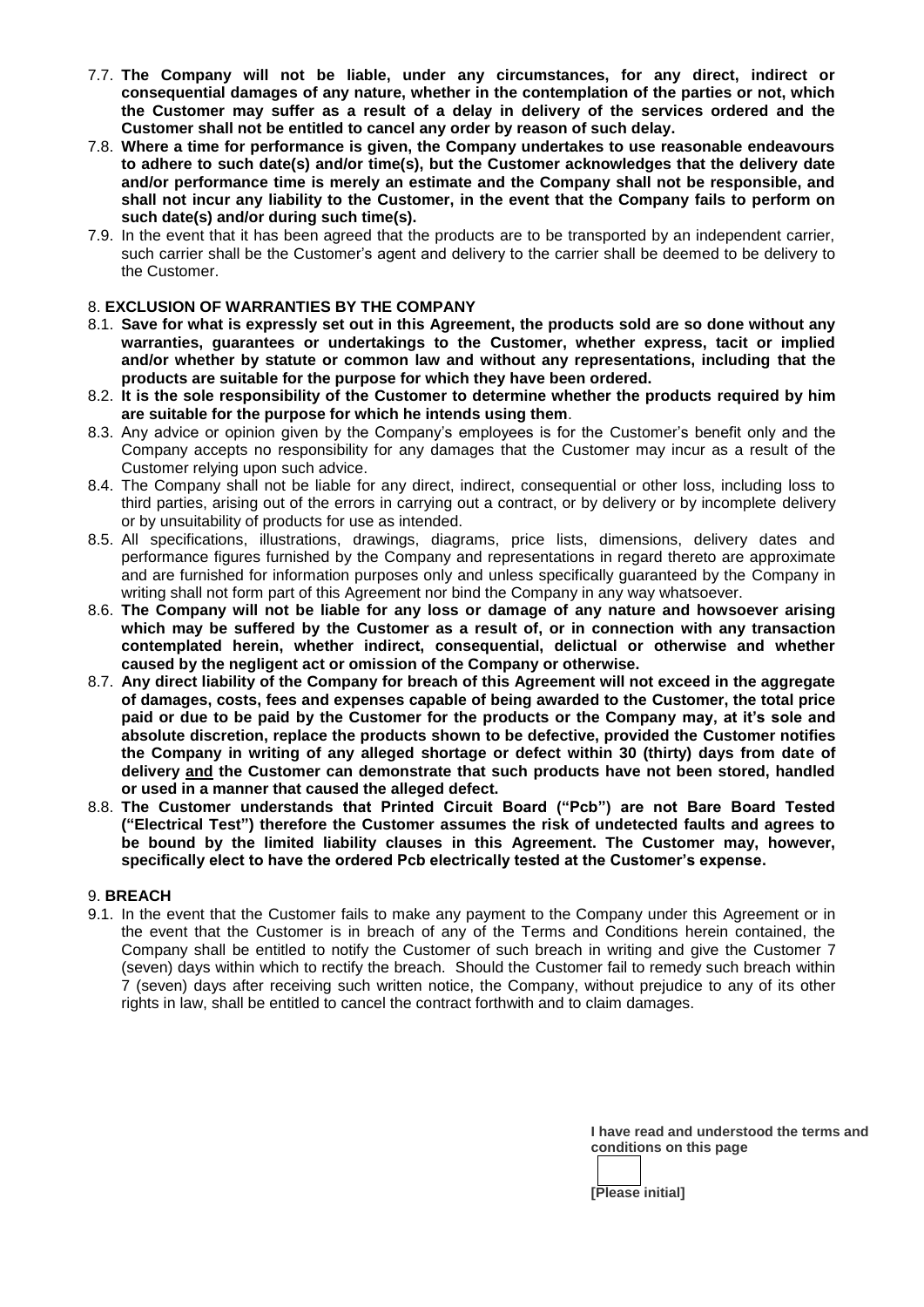- 9.2. In the event that the Company is in breach of any of the Terms and Conditions herein contained, the Customer shall be obliged to notify the Company of such breach in writing specifying the nature of the breach and afford the Company 7 (seven) days within which to rectify the said breach (provided that if it is not reasonably possible to remedy the breach within such 7 (seven) day period within such further period as is reasonable in the circumstances). In any event, the Company's sole obligation shall be to deliver the correct product or quantity of products within 7 (seven) days, alternatively, and at its absolute and sole election, to reimburse the Customer for the price of the incorrect products.
- 9.3. In the event of the Customer suffering any civil judgment being taken or entered against it or committing an act of insolvency in terms of the Insolvency Act 24 of 1936, as amended from time to time or being placed under business rescue proceedings, sequestration, liquidation or judicial management, whether provisional or final, or entering into a compromise with its creditors, or dying, the Company shall, without prejudice to any other remedies that it has available to it, be entitled to summarily cancel the supply of any products to the Customer which have not been paid for and/or claim specific performance of all the Customer's obligations whether or not such obligations have fallen due for performance, in all events without prejudice to the Company's right to claim damages.

# 10. *FORCE MAJEURE*

No failure by the Company to perform any of its obligations shall constitute a breach of its obligations in terms of this Agreement nor give rise to any claim or remedy by the Customer in the event that such failure arose as a result of *force majeure*, including acts of God, war, revolution, riot, civil unrest, strikes or other labour action, sanctions, natural disasters, changes in law, regulations, ordinances or the like or as a result of any other circumstance wholly beyond its control.

# 11. **LEGAL PROCEEDINGS**

- 11.1. The laws of the Republic of South Africa will be applied in the resolution of any dispute arising from this Agreement between the Company and the Customer.
- 11.2. The Company shall be entitled, but not obliged, to institute action in the Magistrate's Court (Regional or District), notwithstanding that the amount of its claim exceeds the jurisdiction of such court and the Customer hereby consents to the jurisdiction of the Magistrate's Court.
- 11.3. A certificate issued by any Director, manager or secretary of the Company, whose authority, appointment and signature it shall not be necessary to prove, that purports to certify any indebtedness of the Customer to the Company, delivery of the products to the Customer or that payment in respect of the products has not been made, shall constitute *prima facie* proof of such indebtedness or delivery or non-payment, as the case may be and shall constitute a liquid document for the purpose of summary judgement or provisional sentence.
- 11.4. The Customer shall be liable for the Company's legal fees in the event of the Company enforcing its rights hereunder on an attorney and own client scale, including counsel's fees on brief, tracing agents fees and collection charges.

# 12. **NON-VARIATION**

No amendment, alteration, variation, deletion, addition and/or cancellation of this Agreement shall be of any force or effect unless reduced to writing and signed by duly authorised representatives of the Company and the Customer.

# 13. *DOMICILIUM CITANDI ET EXECUTANDI* **(ADDRESS)**

13.1. The Customer chooses as it's *domicilium citandi et executandi* for all purposes under this Agreement, whether in respect of court process, notices or other documents or communications of whatsoever nature (including the exercise of any option), the physical address, postal address, number and e-mail address as follows:-

| PHYSICAL ADDRESS: |  |
|-------------------|--|
| FAX:              |  |
| FMAII ·           |  |

**I have read and understood the terms and conditions on this page**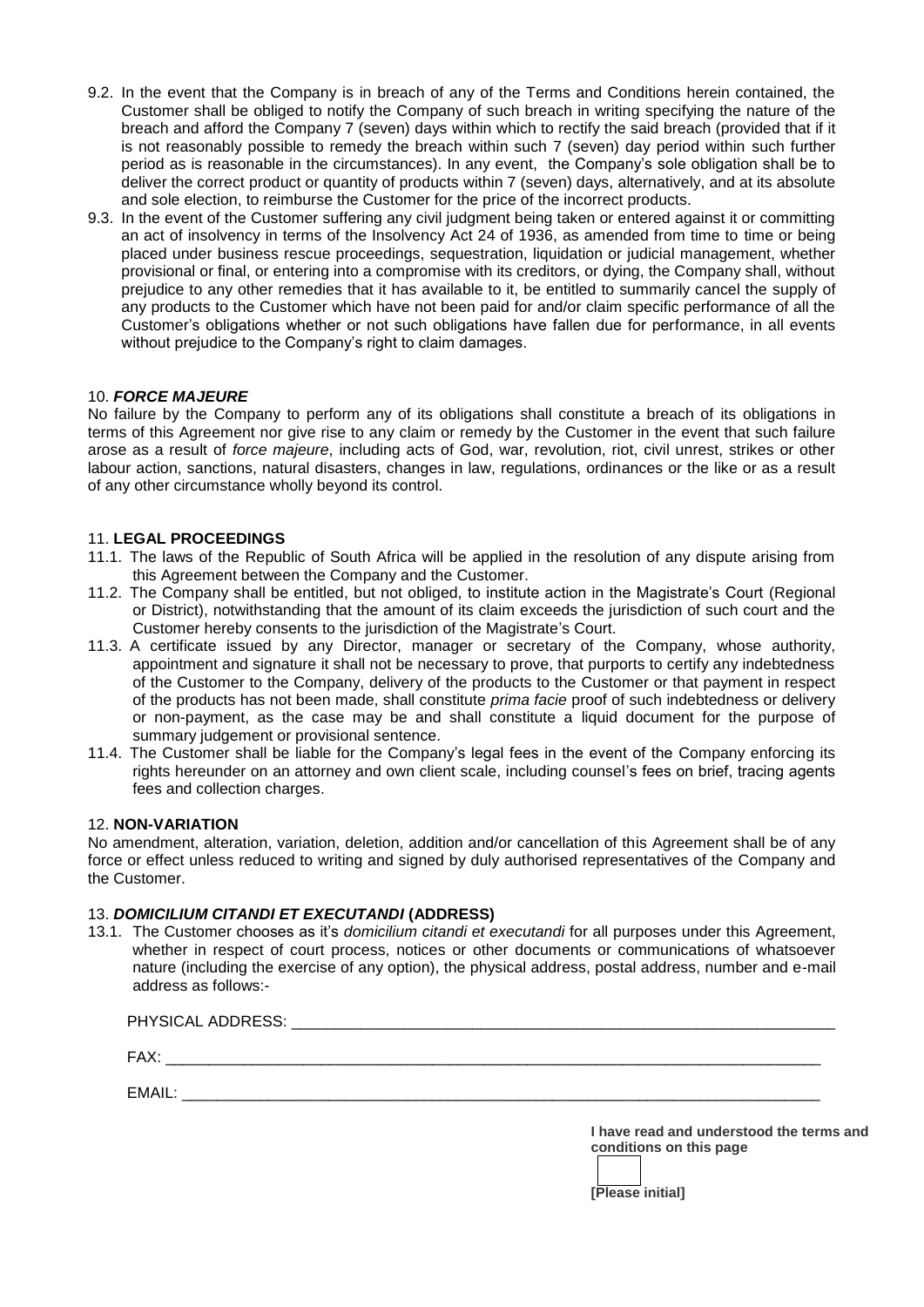- 13.2. The Company chooses as it's *domicilium citandi et executandi* for all purposes under this Agreement, whether in respect of court process, notices or other documents or communications of whatsoever nature (including the exercise of any option), the address as indicated from time to time on it's invoices, credit or debit notes as supplied to the Customer.
- 13.3. Any notice or communication required or permitted to be given in terms of this Agreement shall be valid and effective only if in writing, but it shall be competent to give notice by telefax or e-mail.
- 13.4. Any notice to a party:-
- 13.4.1. sent by prepaid registered post (by airmail if appropriate) in a correctly addressed envelope to it at an address chosen as its *domicilium citandi et executandi* to which post is delivered shall be deemed to have been received on the  $7<sup>th</sup>$  (seventh) business day after posting;
- 13.4.2. delivered by hand to a responsible person during ordinary business hours at the physical address chosen as its *domicilium citandi et executandi* shall be deemed to have been received on the day of delivery; or
- 13.4.3. sent by telefax to its chosen telefax number as stipulated shall be deemed to have been received on the date of dispatch; or
- 13.4.4. sent by e-mail to its chosen e-mail address as stipulated shall be deemed to have been received on the date of dispatch.
- 13.5. Notwithstanding anything to the contrary herein contained a written notice or communication actually received by a party shall be an adequate written notice or communication to it, notwithstanding that it was not sent to or delivered at its chosen *domicilium citandi et executandi*.

# 14. **DUTY TO INFORM**

- 14.1. The Customer shall be obliged to timeously notify the Company in writing prior to there being any change to the Customer's physical address(es), delivery address(es), postal address(es), e-mail address(es), address where the products are kept, bank account(s) and the like or prior to there being any change in the shareholding, membership or ownership of the Customer, and before all or any part of its business or its major assets are disposed of to a third party.
- 14.2. **In the event of the sale of its business or a change occurring in its directors or members, the Customer undertakes to notify the Company immediately in writing of such changes, failing which the Customer and signatory and ex director/member/trustee/sole proprietor hereto shall remain personally liable for payment of all products ordered after the date but prior to written notification of such changes to the Company.**

# 15. **GENERAL**

- 15.1 These Terms and Conditions represent the entire Agreement between the Company and the Customer and will govern all future contractual relationships between the Company and the Customer and will also be applicable to all debts, which the Customer may owe to the Company prior to the Customer's signature hereto.
- 15.2. No relaxation or indulgence which the Company may give at any time in regard to the carrying out of the Customer's obligations in accordance with this Agreement shall prejudice or be deemed to be a waiver or novation of any of the Company's rights hereunder.
- 15.3. Each clause in this Agreement is severable one from the other and if any clause found by any competent court to be defective or unenforceable for whatever reason, then the remaining clauses shall be and continue to be of full force and effect.
- 15.4. The Customer shall not be entitled to cede its rights or assign its obligations under this Agreement without the prior written consent of the Company.
- 15.5. The Company shall be entitled to cede or transfer its rights and ownership to the products or assign its obligations under this Agreement and the cessionary shall be entitled to enforce its rights hereunder in respect of products that it supplies to the Customer.

# 16. **WARRANTIES AND INDEMNITIES BY CUSTOMER AND SIGNATORY**

# 16.1. **I, the undersigned, do hereby warrant that:**

- 16.1.1. I have the necessary authority to represent the Customer herein and to agree to the Company's Terms and Conditions on the Customer's behalf;
- 16.1.2. The Customer agrees that all transactions concluded with the Company will be subject to this Agreement;

**I have read and understood the terms and conditions on this page**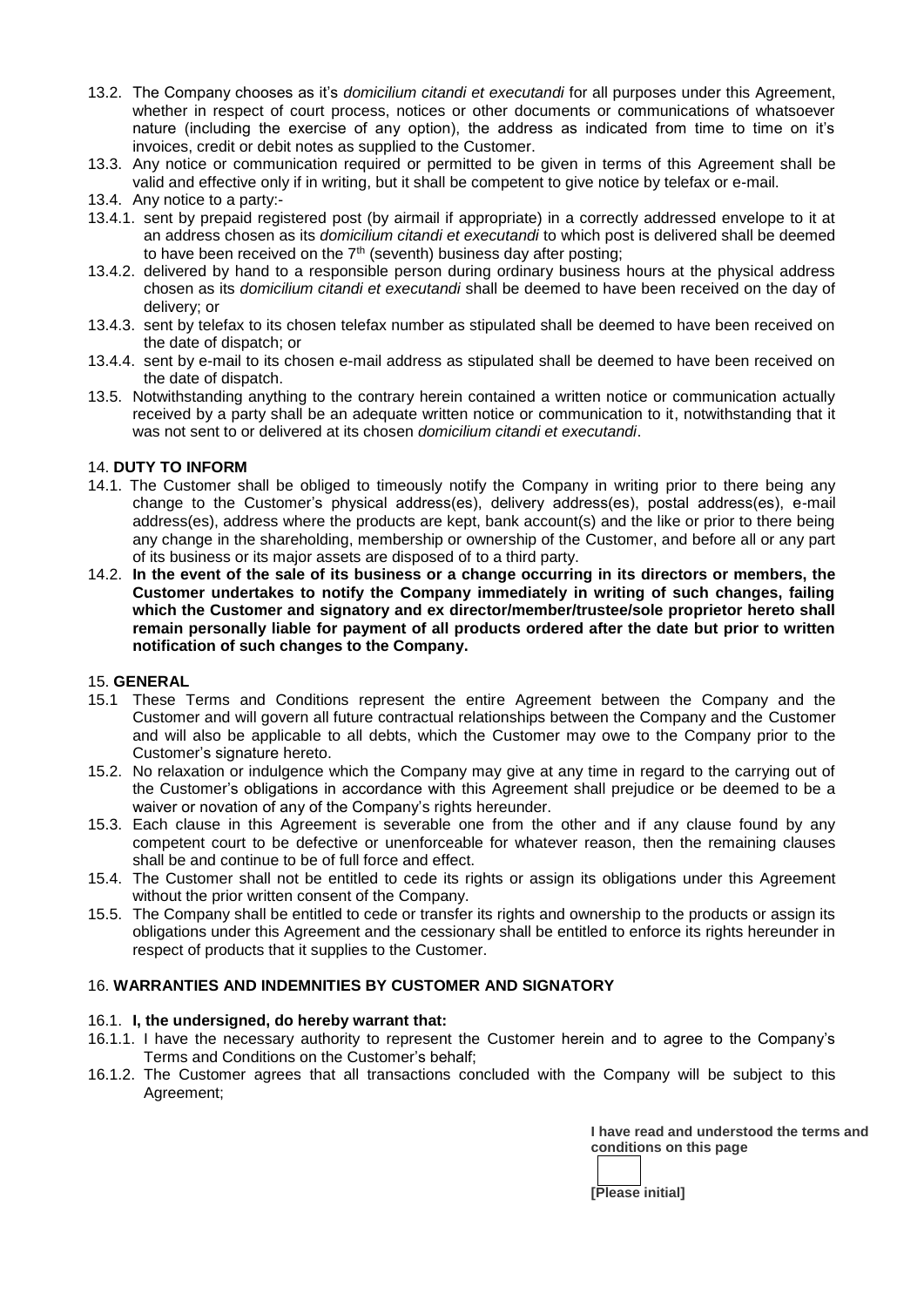- 16.1.3. I have read and understood all the terms and conditions contained herein;
- 16.1.4. I am not an unemancipated minor and I have the necessary legal capacity to execute this Agreement.
- 16.1.5. **The Customer hereby indemnifies the Company for and holds it harmless against any claim made against the Customer by a third party arising from the products supplied by the Company;**
- 16.1.6. **I am duly authorised to sign this Agreement for and on behalf of the Customer and agree that should I not be duly authorised to sign for and on behalf of the Customer I shall be personally liable for all obligations arising out of this Agreement.**

#### **CUSTOMER SIGNATURE**:

|    | (Who warrants that he/she is duly authorised) |
|----|-----------------------------------------------|
| 2) |                                               |
|    | (Who warrants that he/she is duly authorised) |
| 3) |                                               |
|    | (Who warrants that he/she is duly authorised) |
| 4) |                                               |
|    | (Who warrants that he/she is duly authorised) |

#### **AS WITNESSES:**

| Physical address: |  |
|-------------------|--|
|                   |  |
|                   |  |

**I have read and understood the terms and conditions on this page**